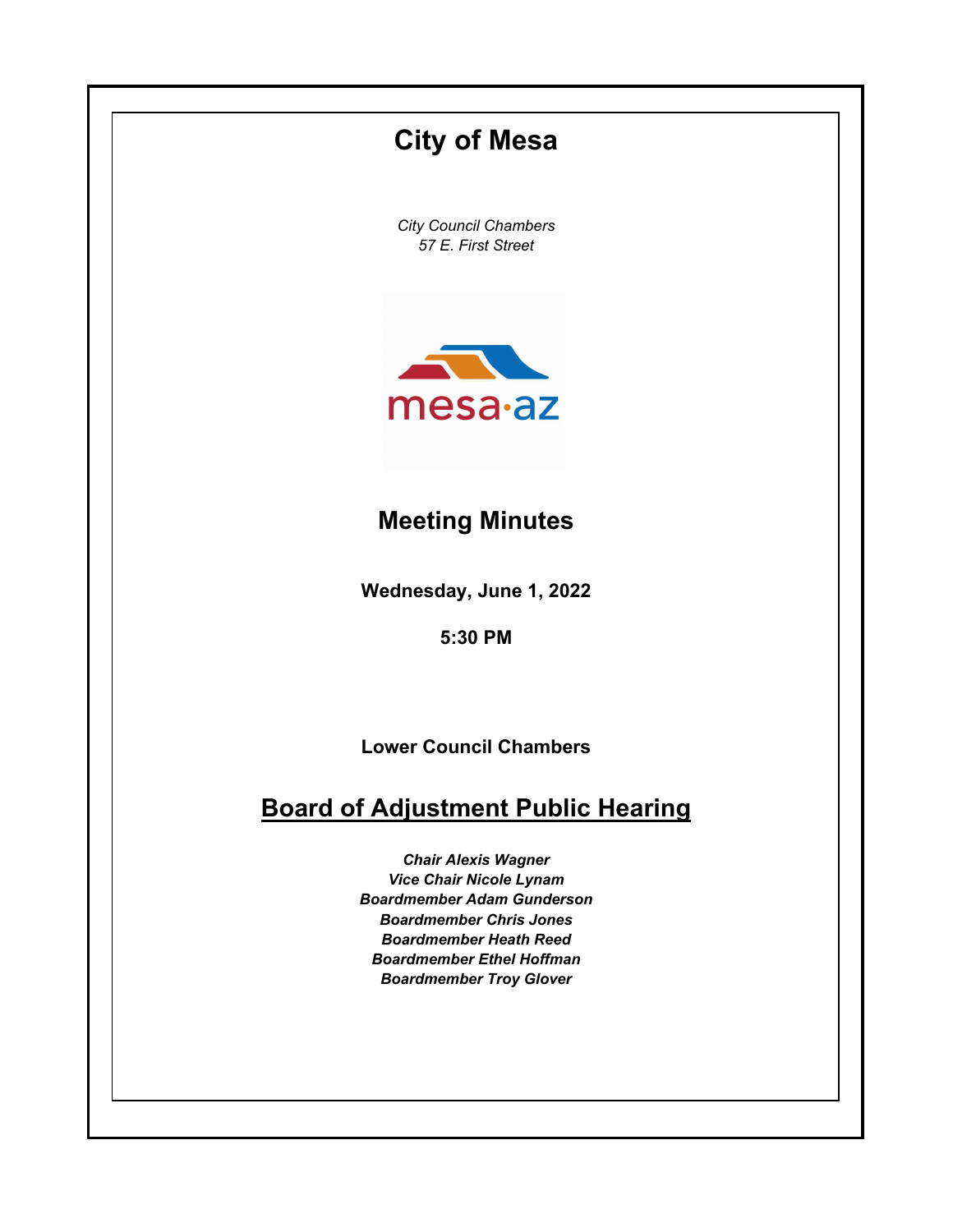**Consent Agenda - All items listed with an asterisk (\*) will be considered as a group by the Board and will be enacted in one motion. There will be no separate discussion of these items unless a Boardmember or a citizen so requests. If a request is made, the item will be removed from the Consent Agenda and considered as a separate item, following adoption of the Consent Agenda.**

**1 Call meeting to order.**

Chair Wagner called the meeting to order at 5:40 pm

**2 Take action on all Consent Agenda items.**

#### **Items on the Consent Agenda**

- **3 Approval of the following minutes from previous meetings:**
- **3-a** Minutes from April 6, 2022 Study Session and Public Hearing

Approved (7-0)

#### **4 Take action on the following cases:**

**4-a BOA21-00828 - District 6.** Within the 4400 to 4700 blocks of South Power Road (east side) and within the 6800 to 7000 blocks of East Warner Road (south side). Requesting a Special Use Permit (SUP) to allow a Comprehensive Sign Plan (CSP) for a commercial center in the General Commercial with a Planned Area Development Overlay and Council Use Permit (GC-PAD-CUP) District and Light Industrial with a Planned Area Development Overlay and Council Use Permit (LI-PAD-CUP) District.

## **Staff Planner: Cassidy Welch Recommendation: Approval with Conditions**

#### Approved (7-0)

**4-b BOA21-01099 District 4.** 733 East University Drive. Requesting a Substantial Conformance Improvement Permit (SCIP) to allow for the conversion of an office building into a Multiple Residence development in the Multiple Residence-4 (RM-4) District.

## **Staff Planner: Jennifer Merrill Recommendation: Approval with Conditions**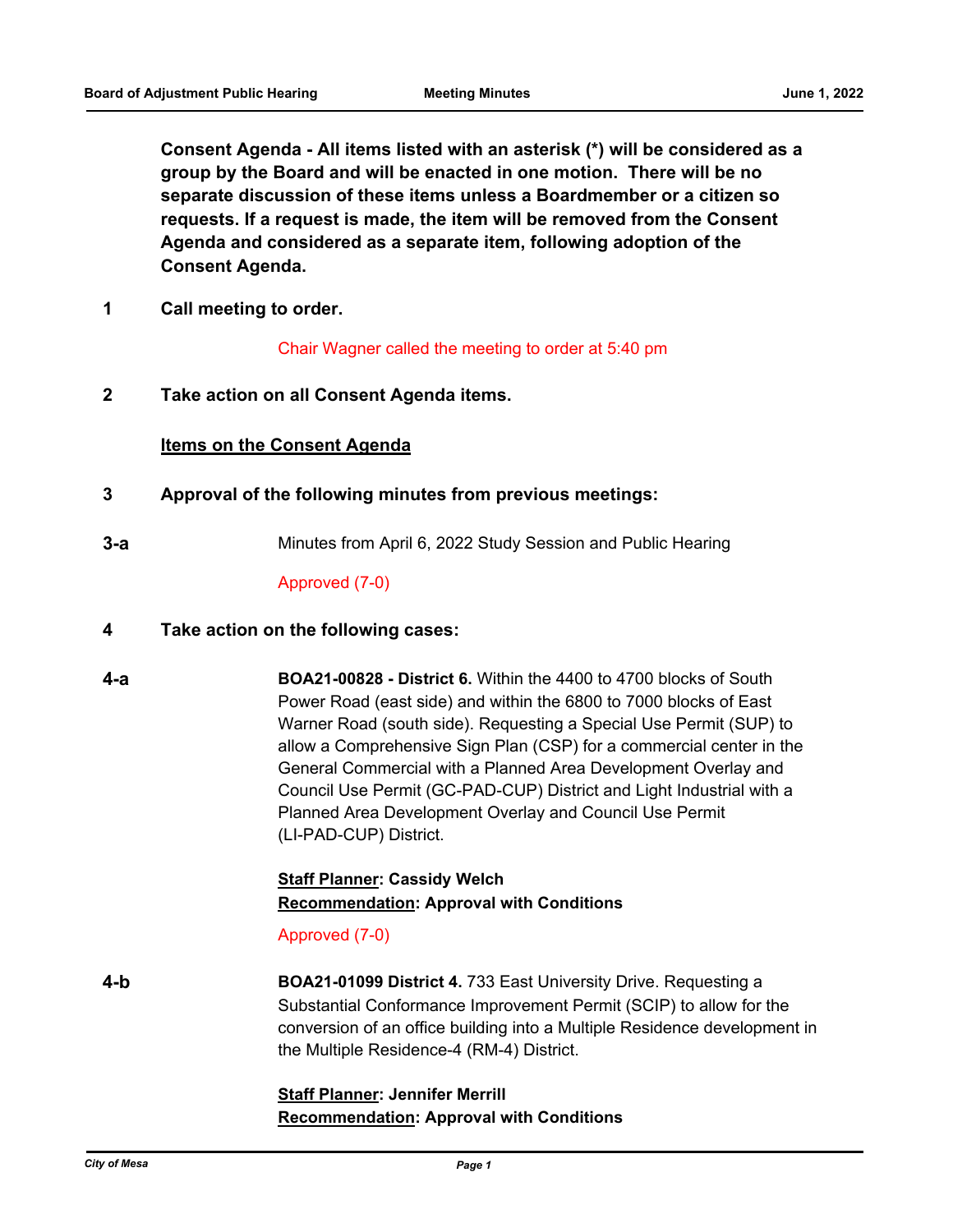# Approved (7-0)

| $4-c$ | <b>BOA21-01213 - District 1.</b> 2130 East University Drive. Requesting a<br>Special Use Permit (SUP) to allow a Comprehensive Sign Plan (CSP)<br>for a church in the Single Residence-6 (RS-6) and the Multiple<br>Residence-3 (RM-3) Districts.                                                                                                                                                                                                                                        |
|-------|------------------------------------------------------------------------------------------------------------------------------------------------------------------------------------------------------------------------------------------------------------------------------------------------------------------------------------------------------------------------------------------------------------------------------------------------------------------------------------------|
|       | <b>Staff Planner: Chloe Durfee Daniel</b><br><b>Recommendation: Tabled</b>                                                                                                                                                                                                                                                                                                                                                                                                               |
|       | <b>Tabled</b>                                                                                                                                                                                                                                                                                                                                                                                                                                                                            |
| 4-d   | BOA22-00236 - District 1. Within the 2900 to 3100 block of north<br>Oakland (west side), within the 4200 to 4400 block of east Palm Street<br>(south side), and within the 2900 to 3100 block of north Omaha (east<br>side). Located west of Greenfield Road on the north side of McDowell<br>Road. Requesting a Substantial Conformance Improvement Permit<br>(SCIP) to allow deviations from certain development standards to allow<br>for the expansion of an industrial development. |
|       | <b>Staff Planner: Kellie Rorex</b>                                                                                                                                                                                                                                                                                                                                                                                                                                                       |
|       | <b>Recommendation: Approval with Conditions</b>                                                                                                                                                                                                                                                                                                                                                                                                                                          |
|       | Approved (7-0)                                                                                                                                                                                                                                                                                                                                                                                                                                                                           |
| 4-е   | <b>BOA22-00273 District 4. 35 North Country Club Drive. Requesting a</b><br>Substantial Conformance Improvement Permit (SCIP) to allow deviations<br>from certain development standards to allow for an outdoor seating area<br>at an existing restaurant.                                                                                                                                                                                                                               |
|       | <b>Staff Planner: Jennifer Merrill</b>                                                                                                                                                                                                                                                                                                                                                                                                                                                   |
|       | <b>Recommendation: Approval with Conditions</b>                                                                                                                                                                                                                                                                                                                                                                                                                                          |
|       | Approved (7-0)                                                                                                                                                                                                                                                                                                                                                                                                                                                                           |
| 4-f   | <b>BOA22-00295 District 4. Within the 100 block of West Main Street</b><br>(south side). Located east of Country Club Drive on the south side of<br>Main Street. Requesting Variances from the Form-Based Code, Building<br>Form and Building Type Standards, to allow for a mixed-use<br>development in the T6MS Transect.                                                                                                                                                              |
|       | <b>Staff Planner: Charlotte Bridges</b>                                                                                                                                                                                                                                                                                                                                                                                                                                                  |
|       | <b>Recommendation: Approval with Conditions</b>                                                                                                                                                                                                                                                                                                                                                                                                                                          |
|       | Approved (6-0; Boardmember Glover, recuse)                                                                                                                                                                                                                                                                                                                                                                                                                                               |
| 4-g   | BOA22-00320 - District 5. 6536 E. Delmon Drive. Requesting a                                                                                                                                                                                                                                                                                                                                                                                                                             |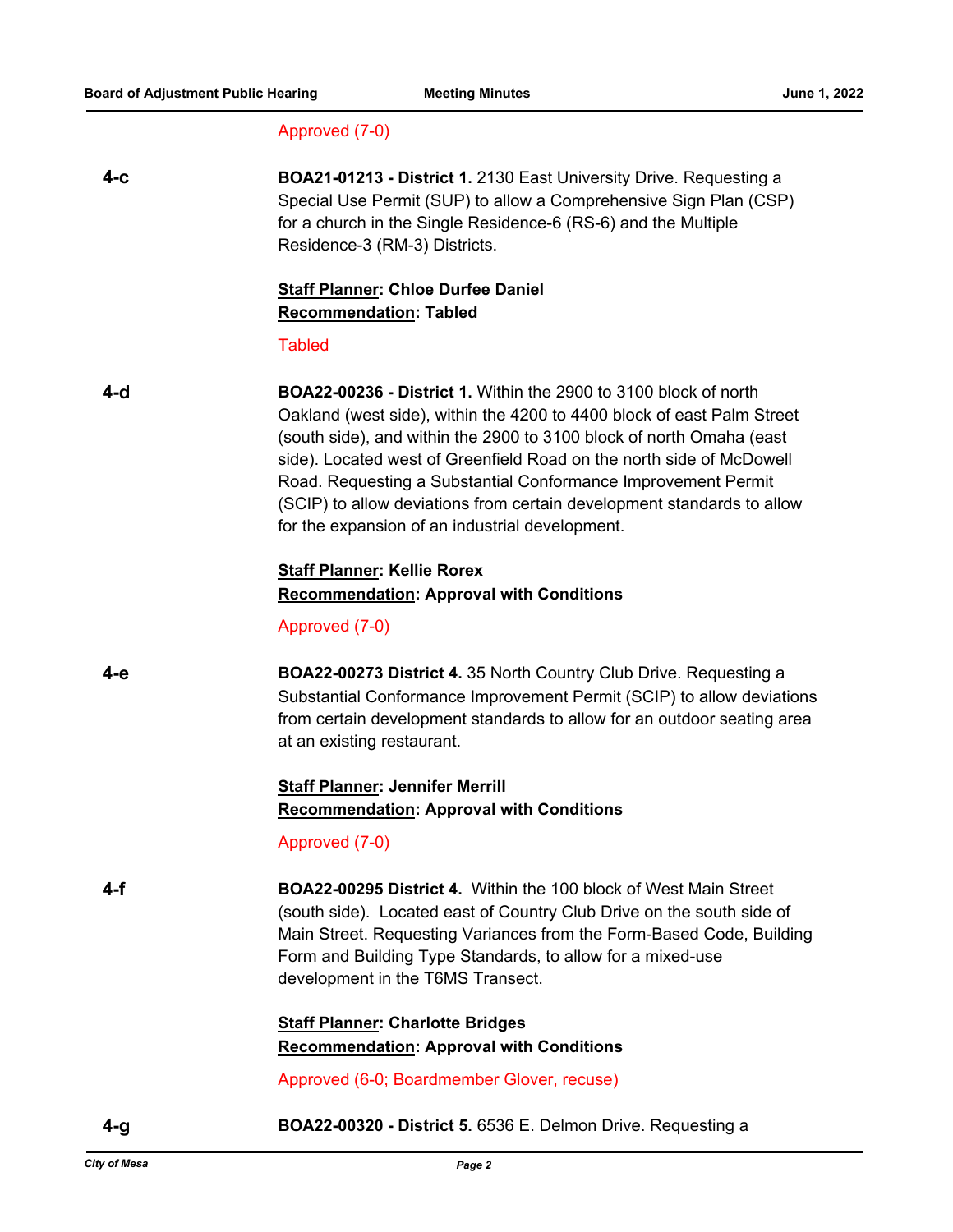Variance from the required side yard setback for an attached garage addition in the Single Residence-9 (RS-9) District.

# **Staff Planner: Sean Pesek Recommendation: Withdrawn**

**Withdrawn** 

**4-h BOA22-00323 - District 3.** 1310 West Southern Avenue. Located West of Alma School Road and north of Southern Avenue. Requesting a Special Use Permit (SUP) to allow a Comprehensive Sign Plan (CSP) for a multiple residence development in the Multiple Residence-5 Planned Area Development (RM-5-PAD) District.

## **Staff Planner: Lesley Davis Recommendation: Approval with Conditions**

#### Approved (7-0)

**4-i BOA22-00401 - District 4.** 1054 East Southern Ave. Requesting a Substantial Conformance Improvement Permit (SCIP) to allow deviations from certain development standards to allow for the conversion of a bank with a drive thru into a restaurant with a drive thru in the Limited Commercial (LC) Zoning District.

# **Staff Planner: Chloe Durfee-Daniel Recommendation: Continued to July 6, 2022**

Continued to July 6, 2022

# **Items not on the Consent Agenda**

- **5 Take action on the following case: None**
- **6 Items from citizens present.**
- **7 Adjournment.**

### Approved (7-0)